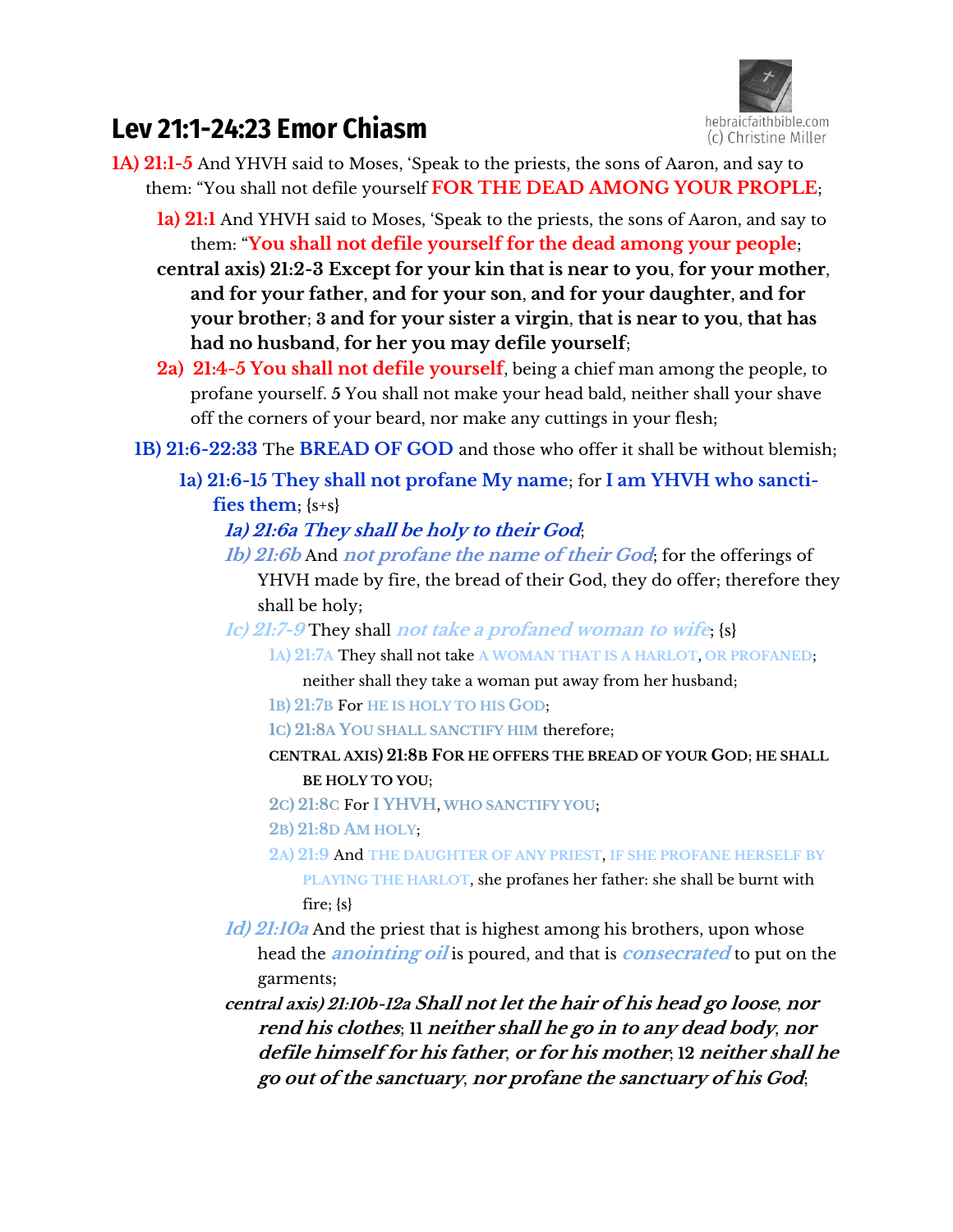- **2d) 21:12b** For the **consecration** of the **anointing oil** of his God is upon him: I am YHVH;
- **2c) 21:13-14** And **he shall take a wife in her virginity**. **14** A widow, or one divorced, or a profaned woman, or a harlot, these he shall not take; but a virgin of his own people he shall take to wife;

**2b) 21:15a** And **he shall not profane his descendants** among his people; **2a) 21:15b** For **I am YHVH who sanctifies him**;"' {s}

**1b) 21:16-24** No son of Aaron **who has a blemish** shall offer the bread of God;

{p}

- **1a) 21:16-17a** And YHVH spoke to Moses, saying: **17** '**Speak to Aaron**, saying;
- **1b) 21:17b** "Whoever of your descendants throughout their generations **that has a blemish**;
- **1c) 21:17c-21 Shall not approach to offer the bread of his God**; **1A) 21:17C LET HIM NOT APPROACH TO OFFER THE BREAD OF HIS GOD**; **1B) 21:18A** For whatever man **THAT HAS A BLEMISH**;

**1C) 21:18B HE SHALL NOT APPROACH**;

- **CENTRAL AXIS) 21:18C-20 A BLIND MAN**, **OR A LAME**, **OR HE THAT HAS ANY-THING MAIMED**, **OR ANYTHING TOO LONG**, **19 OR A MAN THAT IS BRO-KEN-FOOTED**, **OR BROKEN-HANDE**D, **20 OR CROOK-BACKED**, **OR A DWARF**, **OR THAT HAS HIS EYE OVERSPREAD**, **OR IS SCABBED**, **OR SCUR-VY**, **OR HAS HIS STONES CRUSHED;**
- **2C) 21:21A NO MAN** of the descendants of Aaron the priest, that has a blemish, **SHALL COME NEAR** to offer the offerings of YHVH made by fire;
- **2B) 21:21B HE HAS A BLEMISH**;
- **2A) 21:21C HE SHALL NOT COME NEAR TO OFFER THE BREAD OF HIS GOD**;
- **central axis) 21:22 He may eat the bread of his God**, **both of the most holy, and of the holy**;
- **2c) 21:23a** Only **he shall not** go in to the veil, nor **come near** to the altar;
- **2b) 21:23b** Because **he has a blemish**; that he does not profane My holy places; for I am YHVH who sanctifies them;"'
- **2a) 21:24** So **Moses spoke to Aaron**, and to his sons, and to all the children of Israel; {p}
- **central axis) 22:1-16 They shall therefore keep My charge**, **lest they bear sin for it**, **and die by it**, **if they profane it**; {p}
	- **1a.1) 22:1-2a** And YHVH spoke to Moses, saying: **2** 'Speak to Aaron and to his sons, that they **separate themselves from the holy things** of the children of Israel, which they hallow to Me, and that they **do not profane My holy name**; **1a.2) 22:2b I am YHVH**;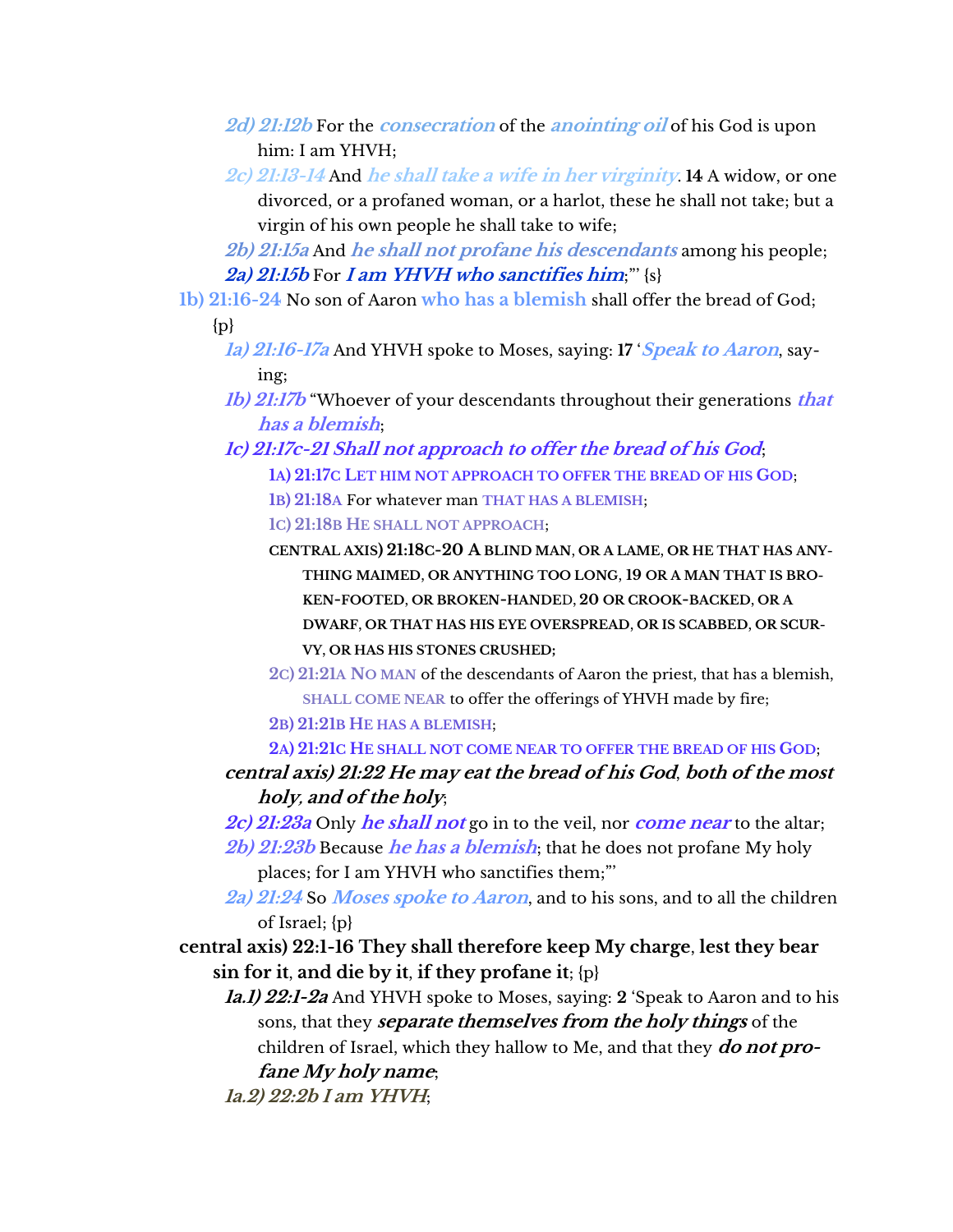**1b) 22:3-8a** Say to them: "Whoever he be of all your descendants throughout your generations, that approaches the holy things, which the children of Israel hallow to YHVH, having his uncleanness upon him, that soul shall be cut off from before Me: I am YHVH. **4** What man of the descendants of Aaron is a leper, or has an issue, he shall not eat of the holy things, until he is clean. And whoever touches any one that is unclean by the dead; or from whom the flow of seed goes out; **5** or whoever touches any swarming thing, so that he may be made unclean, or a man of whom he may take uncleanness, whatever uncleanness he has; **6** the soul that touches any such thing shall be unclean until the evening, and shall not eat of the holy things, unless he bathe his flesh in water. **7** And when the sun is down, he shall be clean; and afterward he may eat of the holy things, because **it is his bread**. **8** That which dies of itself, or is torn of beasts, he shall not eat to defile himself by it;

#### **1c) 22:8b I am YHVH**;

## **central axis) 22:9a They shall therefore keep My charge**, **lest they bear sin for it**, **and die by it**, **if they profane it**;

- **2c) 22:9b I am YHVH** who sanctifies them;
- **2b) 22:10-14** No common man shall eat **the priests' bread**;
	- **1A) 22:10 NO COMMON MAN SHALL EAT OF THE HOLY THING**; a tenant of a priest, or a hired servant, shall not eat of the holy thing;
	- **1B) 22:11** But if a priest buy any soul, the purchase of his money, he may eat of it; and such as are born in his house, **THEY MAY EAT OF HIS BREAD**;
	- **1C) 22:12A** And **IF A PRIEST'S DAUGHTER** is married to a common man;
	- **CENTRAL AXIS) 22:12B SHE SHALL NOT EAT OF THAT WHICH IS SET APART FROM THE HOLY THINGS**;
	- **2C) 22:13A** But **IF A PRIEST'S DAUGHTER** is a widow, or divorced, and has no child, and is returned to her father's house, as in her youth;
	- **2B) 22:13B SHE MAY EAT OF HER FATHER'S BREAD**;
	- **2A) 22:13C-14** But **NO COMMON MAN SHALL EAT OF IT**. **14** And if a man eat of the holy thing through error, then he shall put the fifth part of it, and shall give to the priest the holy thing;
- **2a.1) 22:15-16a** And they shall **not profane the holy things of the children of Israel**, which they **set apart to YHVH**; **16** and so cause them to bear the iniquity that brings guilt, when they eat their holy things;

**2a.2) 22:16b** For **I am YHVH who sanctifies them**;"' {p}

- **2b) 22:17-25** No offering **that has a blemish** shall be offered as the bread of  $God; \{s\}$ 
	- **1a) 22:17-19a** And YHVH spoke to Moses, saying, **18** 'Speak to Aaron, and to his sons, and to all the children of Israel, and say to them: "Whoever he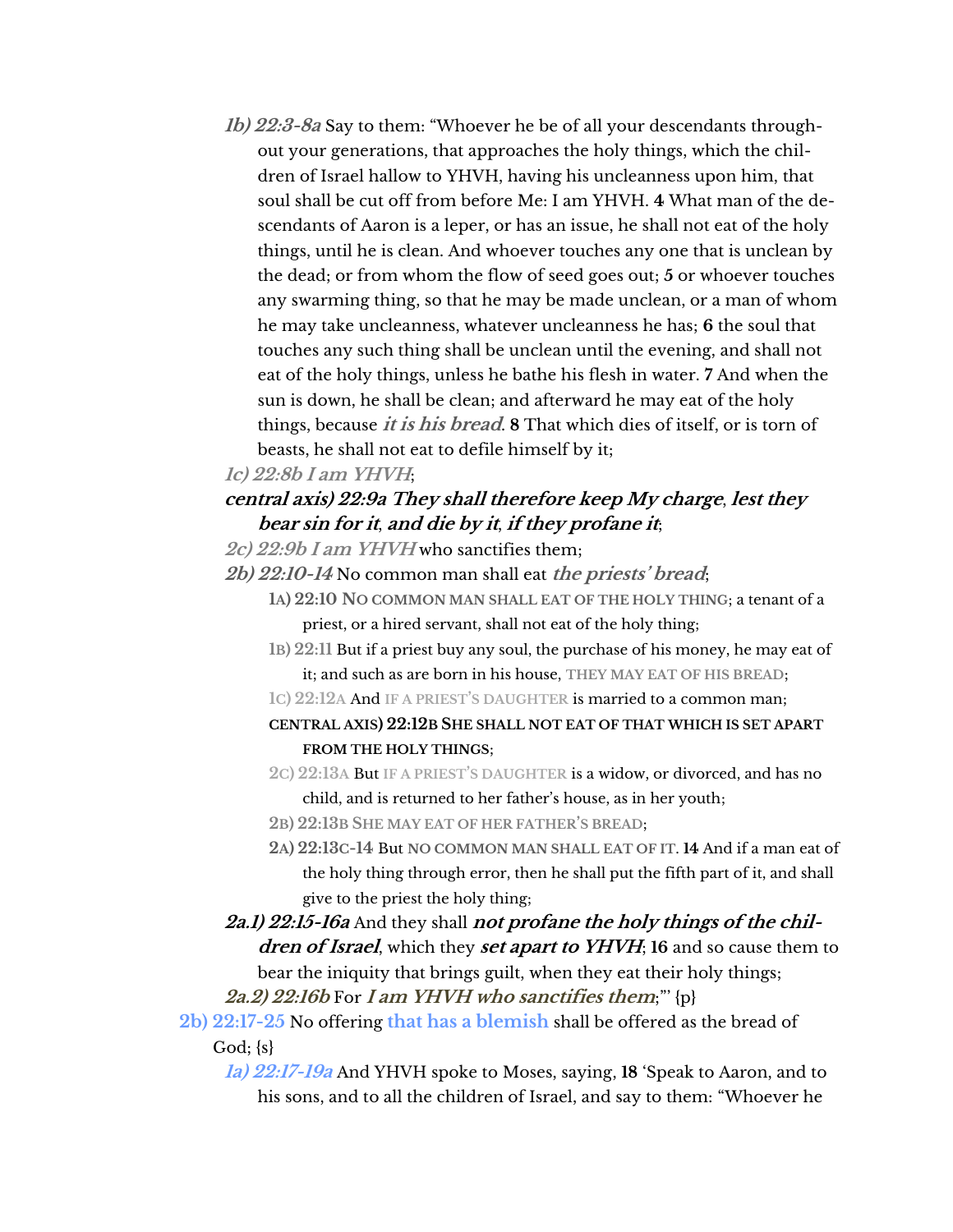be of the house of Israel, or of the strangers in Israel, that brings his offering, whether it be any of their vows, or any of their freewill offerings, which are brought to YHVH for a burnt offering; **19** that you may be **accepted**;

- **1b) 22:19b-20** You shall offer a male without blemish, of the oxen, of the sheep, or of the goats. **20** But whatever **has a blemish**, that shall you not bring; for it shall not be acceptable for you;
- **1c) 22:21a** And whoever brings a sacrifice of peace offerings to YHVH **in ful***filment of a vow* **clearly uttered;**

**1d) 22:21b** Or for a **freewill offering**;

- **central axis) 22:21c-22 Of the herd or of the flock**, **it shall be perfect to be accepted**; **there shall not be a blemish in it**. **22 Blind**, **or broken**, **or maimed**, **or having a running sore**, **or scabbed**, **or scurvy**, **you shall not offer these to YHVH**, **nor make an offering by fire of them on the altar to YHVH**;
- **2d) 22:23a** Either a bullock or a lamb that has any thing too long or too short, that you may offer for a **freewill offering**;
- **2c) 22:23b** But **for a vow** it shall not be accepted.
- **2b) 22:24-25a** That which has its stones bruised, or crushed, or torn, or cut, you shall not offer to YHVH; neither shall you do so in your land. **25** From the hand of a foreigner you shall not offer the bread of your God of any of these, because their corruption is in them, there **is a blemish** in them;

**2a) 22:25b** They shall not be **accepted** for you;"' {s}

**2a) 22:26-33** And YHVH spoke to Moses, saying: **27** 'When a bullock, or a sheep, or a goat, is brought forth, then it shall be seven days with its mother; but from the eighth day forward it may be accepted for an offering made by fire to YHVH. **28** And whether it is a cow or ewe, you shall not kill it and its young both in one day. **29** And when you sacrifice a sacrifice of thanksgiving to YHVH, you shall sacrifice it that you may be accepted. **30** On the same day it shall be eaten; you shall leave none of it until the morning: I am YHVH. **31** And you shall keep My commandments, and do them: I am YHVH. **32** And **you shall not profane My holy name**; but I will be hallowed among the children of Israel: **I am YHVH who hallows you**, **33** who brought you out of the land of Egypt, to be your God: I am YHVH;' {p}

#### **1C) 23:1-3 THE LAW OF THE SABBATH**; {p}

- **1a) 23:1-2** And YHVH spoke to Moses, saying: **2** 'Speak to the children of Israel, and say to them: "The appointed seasons of YHVH, which you shall proclaim to be **holy convocations**, even these are My appointed seasons;
- **1b) 23:3a** Six days shall **work** be done;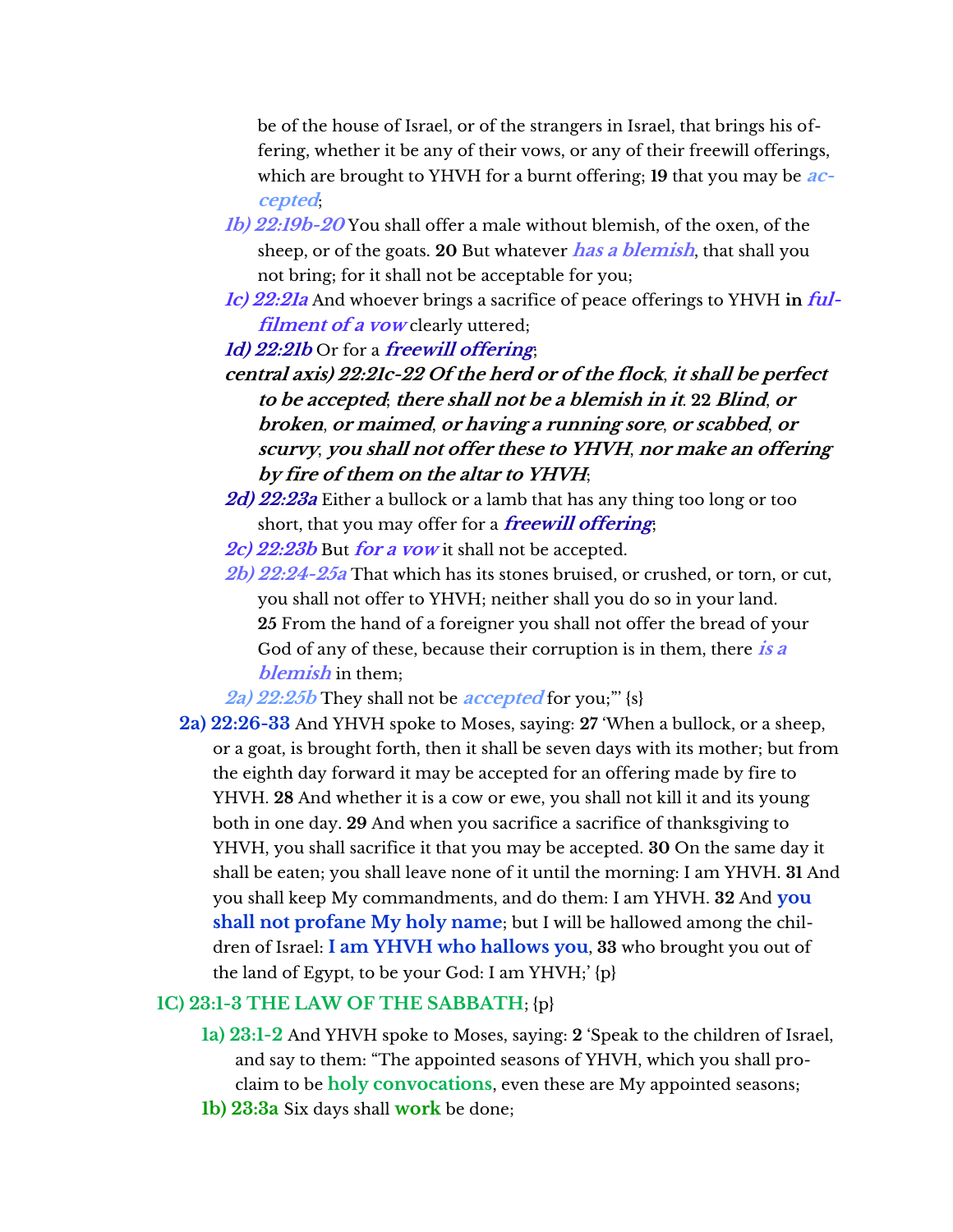#### **central axis) 23:3b But on the seventh day**;

**2b) 23:3c** Is a Sabbath of solemn **rest**;

- **2a) 23:3d** A **holy convocation**; you shall do no manner of work; it is a Sabbath to YHVH in all your dwellings; {p}
- **1D) 23:4 THESE ARE THE FEASTS OF YHVH**, holy convocations, which you shall proclaim;

#### **CENTRAL AXIS) 23:5-36 THE LAW OF THE FEASTS OF YHVH**;

 ${p+s+p +s+p ...}$ 

- **1a) 23:5** In the first month, on the fourteenth day of the month at dusk, is YHVH's Passover; [*i.e.,* **Passover precedes** *Unleavened Bread*];
- **1b) 23:6-8** The **week-long Feast** of Unleavened Bread; {p}
	- **1a.1) 23:6-7a** And on the fifteenth day of the same month is the Feast of Unleavened Bread to YHVH; seven days you shall eat unleavened bread. **7** In the first day you shall have a **holy convocation**;
	- **1a.2) 23:7b You shall do no manner of servile work**;
	- **central axis) 23:8a And you shall bring an offering made by fire to YHVH seven days**;
	- **2a.1) 23:8b** In the seventh day is a **holy convocation**;
	- **2a.2) 23:8c You shall do no manner of servile work**;' {p}
- **1c) 23:9-14** The Firstfruits of the Barley Harvest, when Yeshua arose, **the firstfruits of the resurrection** (1 Cor 15:20-23); {s}
	- **1a) 23:9-10** And YHVH spoke to Moses saying: **10** 'Speak to the children of Israel, and say unto them: "When you have come into the land which I give to you, and shall reap its harvest, then **you shall bring the sheaf of the firstfruits of your harvest** to the priest;
	- **1b) 23:11a** And **he shall wave the sheaf** before YHVH;
	- **central axis) 23:11b To be accepted for you**;
	- **2b) 23:11c-13** On the morrow after the Sabbath **the priest shall wave it**. **12** And in the day when you wave the sheaf, you shall offer a male lamb without blemish of the first year for a burnt offering to YHVH. **13** And its grain offering shall be two tenth parts of an ephah of fine flour mingled with oil, an offering made by fire to YHVH for a sweet aroma; and its drink offering shall be of wine, the fourth part of a hin;
	- **2a) 23:14** And you shall eat neither bread, nor parched grain, nor fresh ears, until this selfsame day, until **you have brought the**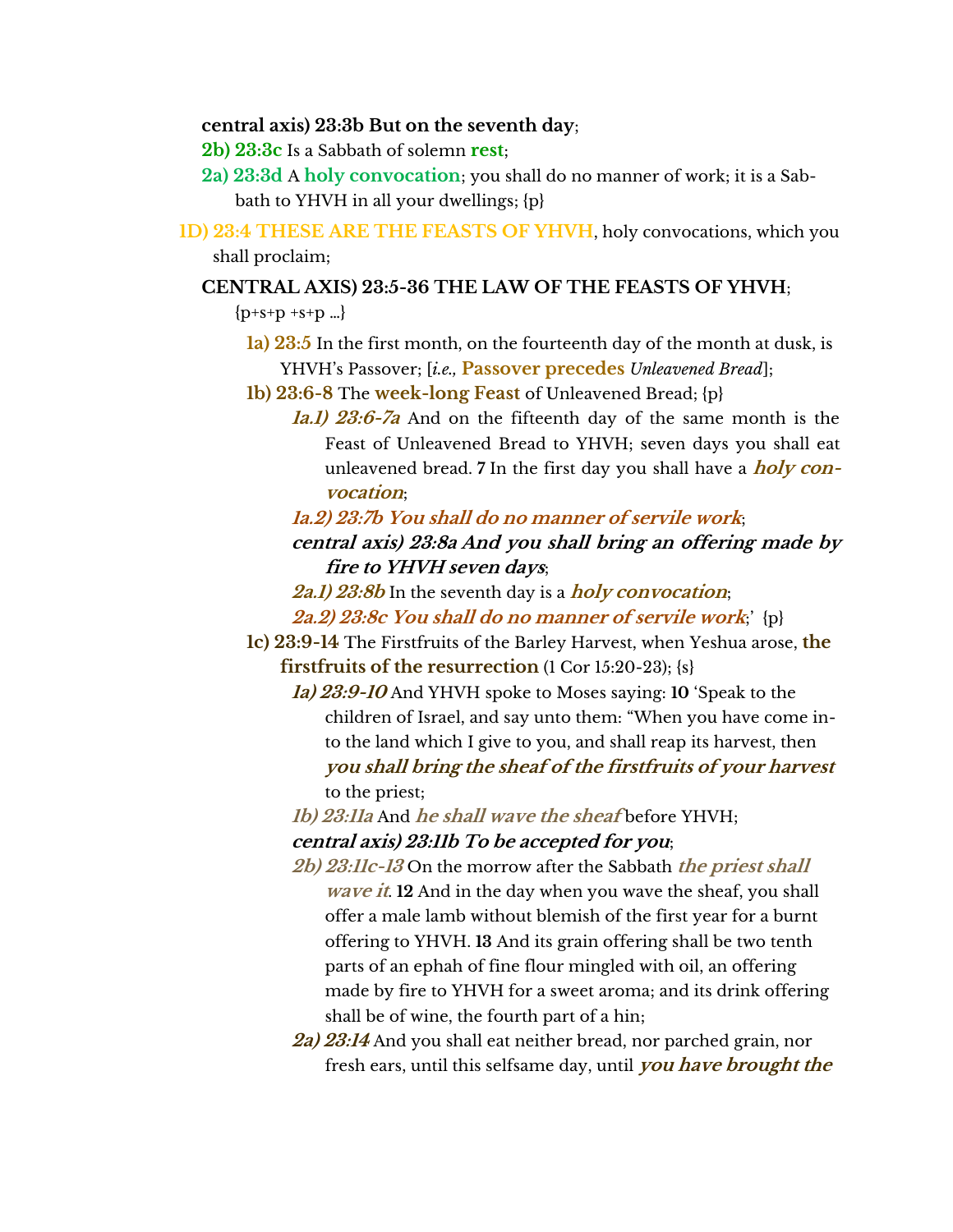**offering** of your God; it is a statute for ever throughout your generations in all your dwellings; {s}

**central axis) 23:15-22 The Firstfruits of the Wheat Harvest**, **on which the Torah and the Spirit was given** (Exo 19-20, Act 2); {p}

- **1a.1) 23:15-16a** And you shall count from the morrow after the day of rest, from the day that you brought the sheaf of waving; **seven weeks** there shall be completed; **16** even to the morrow after the seventh week you shall number fifty days;
- **1a.2) 23:16b-17** And you shall present a new grain offering to YHVH. **17** You shall bring out of your dwellings two wave loaves of two tenth parts of an ephah; they shall be of fine flour, they shall be baked with leaven, for firstfruits to YHVH [*i.e., The firstfruits of the* **wheat harvest**];
- **1b) 23:18a** And **you shall present with the bread** seven lambs without blemish of the first year, and one young bull, and two rams;
- **1c) 23:18b** They shall be a **burnt offering** to YHVH, with their **grain offering**, and their **drink offerings**;
- **central axis) 23:18c Even an offering made by fire**, **of a sweet aroma to YHVH**;
- **2c) 23:19** And you shall offer one male goat for a **sin offering**, and two male lambs of the first year for a sacrifice of **peace offerings**;
- **2b) 23:20** And **the priest shall wave them with the bread** of the firstfruits for a wave offering before YHVH, with the two lambs; they shall be holy to YHVH for the priest;
- **2a.1) 23:21** And you shall make proclamation on the selfsame day; there shall be a holy convocation for you; **you shall do no manner of servile work**; it is a statute for ever in all your dwellings throughout your generations [*i.e.,* **Seven weeks** mirrors the Sabbath of rest];
- **2a.2) 23:22** And when you reap the harvest of your land, you shall not wholly reap the corner of your field, neither shall you gather the gleaning of your harvest; you shall leave them for the poor, and for the stranger: I am YHVH your God;"' [*i.e., Instructions for the* **wheat harvest**]; {p}
- **2c) 23:23-32** Trumpets announces Atonement, when will be **the resurrection** of those who are His at His coming (1 Cor 15:52, 1 The 4:16);  ${s+p}$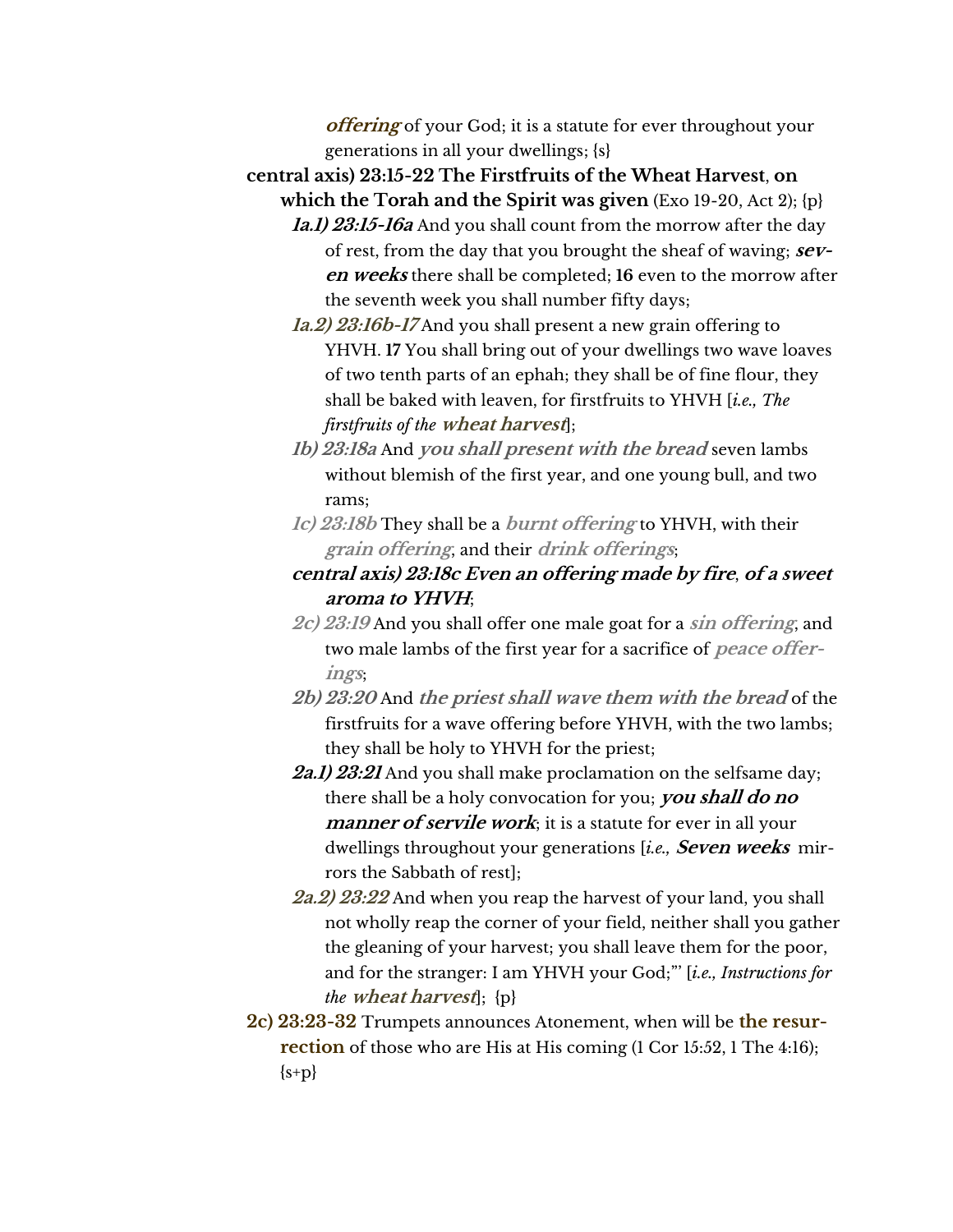- **1a) 23:23-24** And YHVH spoke to Moses, saying: **24** 'Speak to the children of Israel, saying, "In the seventh month, in the first day of the month, there shall be **a solemn rest** for you, a memorial proclaimed with the blast of trumpets, a holy convocation;
- **1b) 23:25a You shall do no manner of servile work**;
- **1c) 23:25b** And you shall bring **an offering made by fire to YHVH**;"' {s}
- **central axis) 23:26-27a And YHVH spoke to Moses**, **saying**: **27**  '**Also on the tenth day of this seventh month shall be the Day of Atonement**; **there shall be a holy convocation to you**, **and you shall afflict your souls**;
- **2c) 23:27b** And you shall bring **an offering made by fire to YHVH**;
- **2b) 23:28-31 You shall do no manner of work** in the Day of Atonement;
	- **1A) 23:28A** And **YOU SHALL DO NO MANNER OF WORK** in that same day;
	- **CENTRAL AXIS) 23:28B-29 FOR IT IS A DAY OF ATONEMENT**, **TO MAKE ATONEMENT FOR YOU BEFORE YHVH YOUR GOD**. **29 FOR WHATEVER SOUL THAT SHALL NOT BE AFFLICTED IN THAT SAME DAY**, **HE SHALL BE CUT OFF FROM HIS PEOPLE**;
	- **2A) 23:30-31** And whatever soul that does any manner of work in that same day, that soul I will destroy from among his people. **31 YOU SHALL DO NO MANNER OF WORK**; it is a statute forever throughout your generations in all your dwellings;
- **2a) 23:32** It shall be to you **a Sabbath of solemn rest**, and you shall afflict your souls; in the ninth day of the month at evening, from evening to evening, shall you keep your Sabbath;' {p}
- **2b) 23:33-36a** And YHVH spoke to Moses, saying, **34** 'Speak to the children of Israel, saying, "On the fifteenth day of this seventh month is the Feast of Tabernacles for seven days to YHVH. **35** On the first day shall be a holy convocation; you shall do no manner of servile work. **36** Seven days you shall bring an offering made by fire to YHVH; [*i.e., The* **week-long Feast** *of Tabernacles*];
- **2a) 23:36b** On the eighth day you shall have a holy convocation; and you shall bring an offering made by fire to YHVH; it is a day of solemn assembly; you shall do no manner of servile work; [*i.e., The* **Eighth Day follows** *Tabernacles*];
- **2D) 23:37-44 THESE ARE THE FEASTS OF YHVH** which you shall pro-

claim to be holy convocations; {p}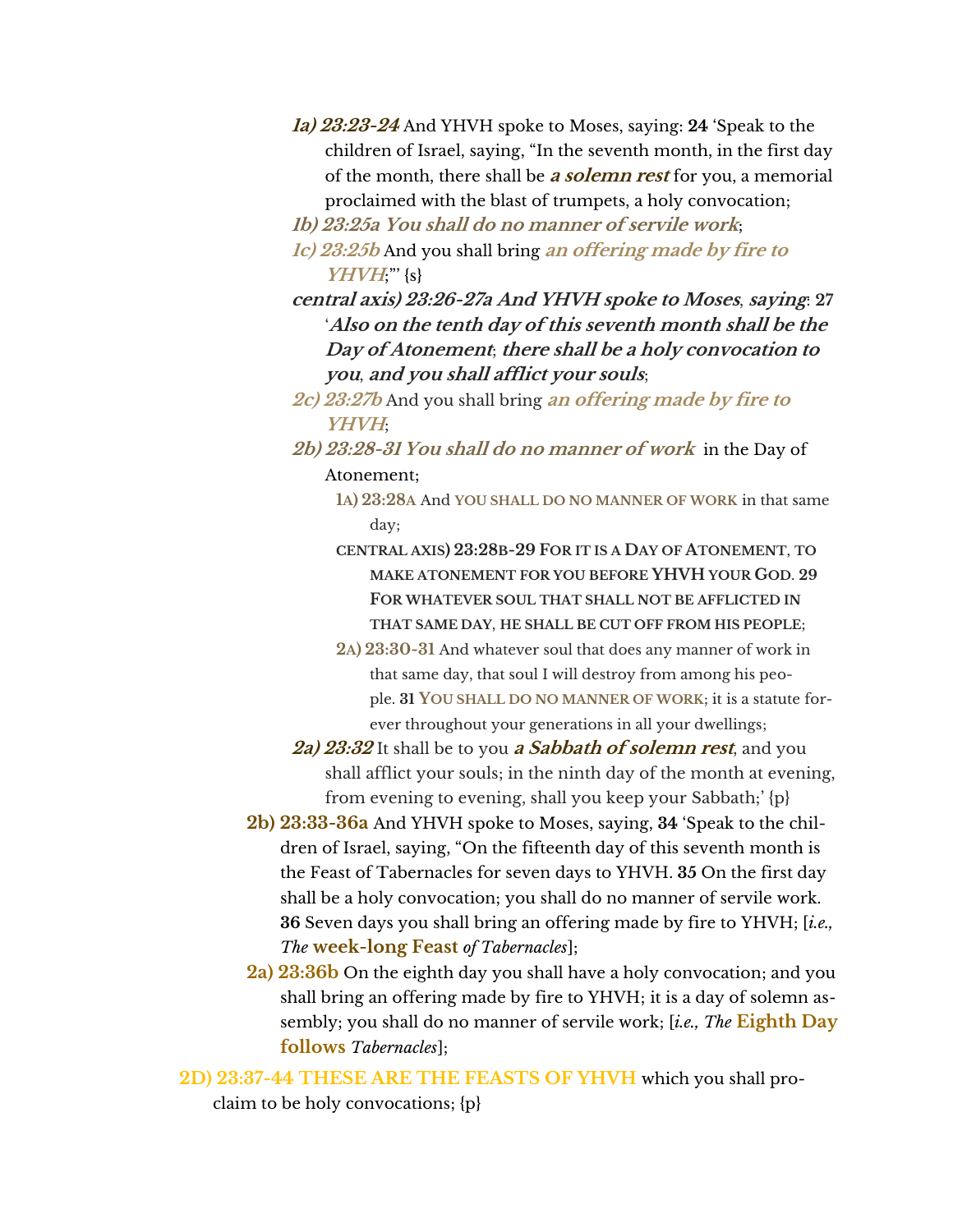- **1a) 23:37-38** These are the **appointed seasons of YHVH**, which you shall proclaim to be holy convocations, to bring an offering made by fire to YHVH, a burnt offering, and a grain offering, a sacrifice, and drink offerings, each on its own day; **38** beside the Sabbaths of YHVH, and beside your gifts, and beside all your vows, and beside all your freewill offerings, which you give to YHVH;
- **1b) 23:39a** Also on the fifteenth day of the seventh month, when you have gathered in the fruits of the land, **you shall keep the feast of YHVH seven days**;
- **central axis) 23:39b On the first day shall be a solemn rest**, **and on the eighth day shall be a solemn rest**;
- **2b) 23:40-43 You shall keep it a feast to YHVH seven days** in the year;
	- **1a) 23:40a** And **you shall take** on the first day the **fruit** of beautiful trees, **branches** of palm trees, and **boughs** of thick trees, and willows of the brook;
	- **1b) 23:40b** And you shall rejoice before YHVH your God **seven days**;

## **central axis) 23:41a And you shall keep it a feast to YHVH**;

**2b) 23:41b Seven days** in the year; it is a statute for ever in your generations; you shall keep it in the seventh month;

- **2a) 23:42-43 You shall dwell in booths** seven days;
	- **1A) 23:42 YOU SHALL DWELL IN BOOTHS** seven days; all that are na-

tive born in Israel shall dwell in booths;

- **CENTRAL AXIS) 23:43A THAT YOUR GENERATIONS MAY KNOW**;
- **2A) 23:43B** That **I MADE THE CHILDREN OF ISRAEL TO DWELL IN**

**BOOTHS**, when I brought them out of the land of Egypt: I am YHVH your God;"'

**2a) 23:44** And Moses declared to the children of Israel the **appointed seasons of YHVH**; {p}

## **2C) 24:1-4 THE LAW OF TENDING THE MENORAH**; {p}

- **1a) 24:1-2** And YHVH spoke to Moses, saying, **2** 'Command the children of Israel, that they bring to you **pure olive oil beaten**, **for the light**, to cause a lamp to burn **continually**;
- **1b) 24:3a** Outside the veil of the testimony, in the tent of meeting, **Aaron shall order it** from evening to morning before YHVH continually;
- **central axis) 24:3b It shall be a statute for ever throughout your generations**;
- **2b) 24:4a He shall order the lamps**;
- **2a) 24:4b** Upon the **pure lampstand** before YHVH **continually**; {p}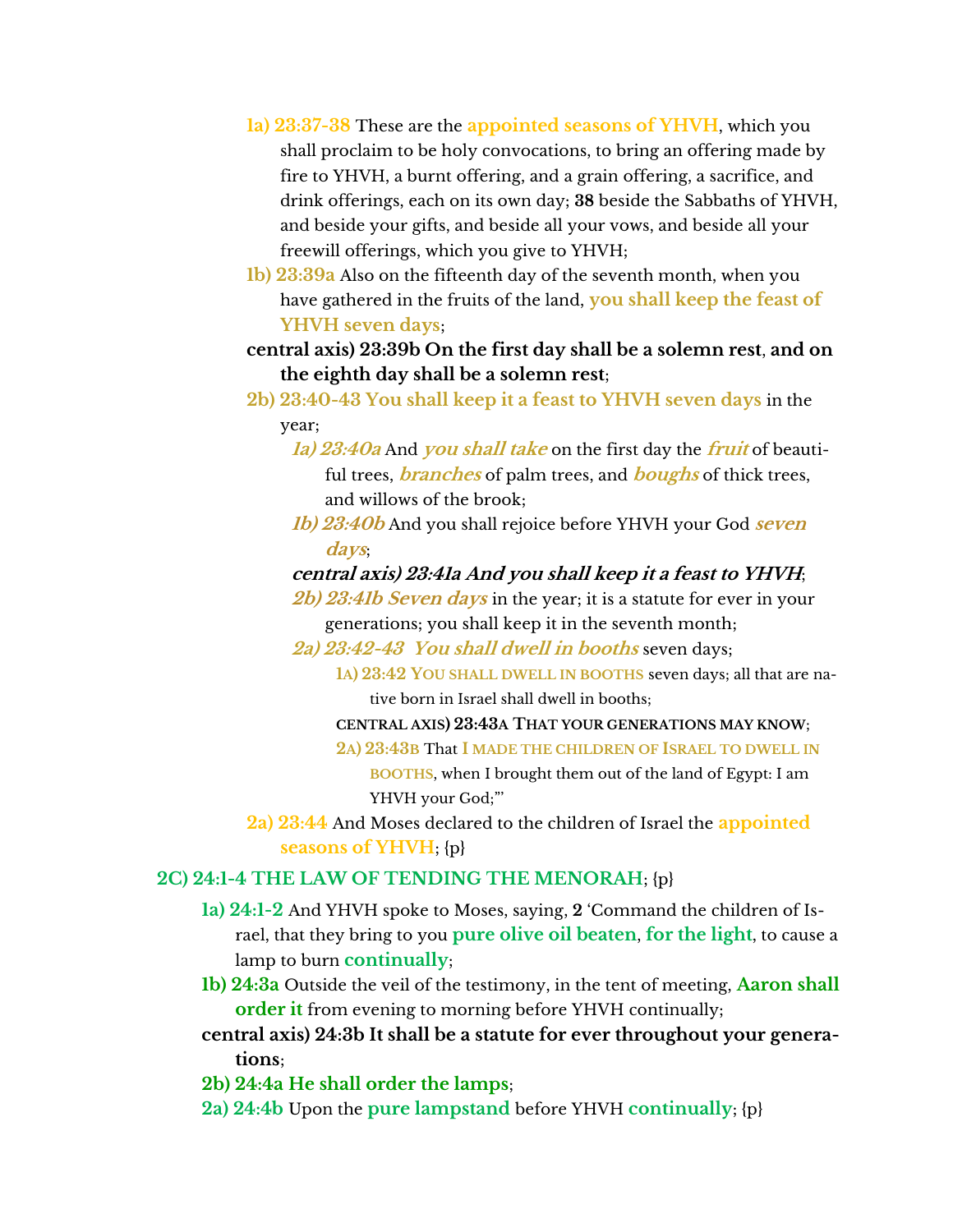- **2B) 24:5-9** The Law of tending the showbread, that is, the **BREAD OF GOD**; {s}
	- **1a.1) 24:5** And you shall take fine flour, and **bake twelve cakes** of it: two tenth parts of an ephah shall be in one cake;
	- **1a.2) 24:6-8a** That the bread may be an **offering made by fire to YHVH**;
		- **1a) 24:6** And **you shall set them in two rows**, six in a row, upon the pure table **before YHVH**;
		- **central axis) 24:7 And you shall put pure frankincense with each row**, **that it may be to the bread for a memorial portion**, **even an offering made by fire to YHVH**;
		- **2a) 24:8a** Every Sabbath day **he shall set it in order before YHVH** continually;
	- **central axis) 24:8b It is from the children of Israel**, **an everlasting covenant**;
	- **2a.1) 24:9a** And **it shall be for Aaron and his sons**; and they shall eat it in a holy place;
	- **2a.2) 24:9b** For it is most holy to him of the **offerings of YHVH made by fire**, a perpetual due;' {s}

**2A) 24:10-23** Those who are to be put to **DEATH AMONG THE PEOPLE** of Israel;

 $\{p+p\}$ 

**1a) 24:10-16** The **judgment to stone the man who had blasphemed the Name**; **1a) 24:10-14** The son of the Egyptian **blasphemed the Name**;

- **1A) 24:10-11A** And the son of an Israelite woman, whose father was an Egyptian, went out among the children of Israel; and the son of the Israelite woman and a man of Israel strove together in the camp. **11** And the son of the Israelite woman **BLASPHEMED THE NAME**, and cursed;
- **1B) 24:11B** And **THEY BROUGHT HIM TO MOSES**;
- **CENTRAL AXIS) 24:11C AND HIS MOTHER'S NAME WAS SHELOMITH**, **THE DAUGHTER OF DIBRI**, **OF THE TRIBE OF DAN**;
- **2B) 24:12** And **THEY PUT HIM IN WARD**, that it might be declared to them at the mouth of YHVH; {p}
- **2A) 24:13-14** And YHVH spoke to Moses, saying, **14** 'Bring forth **HIM THAT HAS CURSED**, outside the camp; and let all that heard him lay their hands upon his head, and let all the congregation stone him;
- **1b) 24:15a** And you shall speak to the children of Israel, saying, "**Whoever curses his God**;

### **central axis) 24:15b Shall bear his sin**;

**2b) 24:16a** And **he that blasphemes the name of YHVH**, he shall surely be put to death; all the congregation shall certainly stone him;